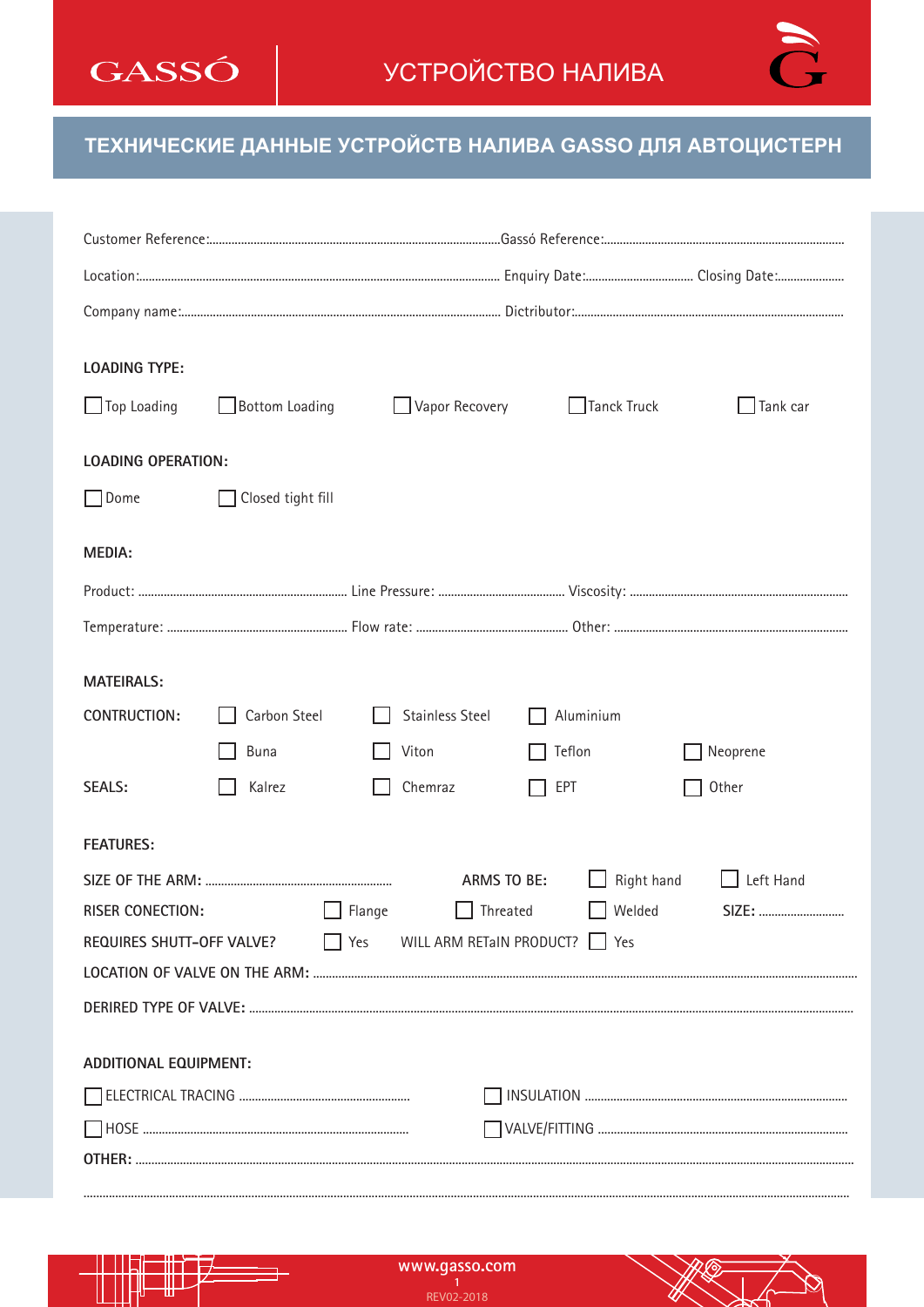

## УСТРОЙСТВО НАЛИВА **BRAZOS DE CARGA · LOADING ARMS**



#### **GASSO TANK TRUCK LOADING ARMS DATA SHEET FICHA DE DATOS DE LOS BRAZOS DE CARGA CAMIONES FICHA DE DATOS DE LOS BRAZOS DE CARGA CAMIONES GASSO TANK TRUCK LOADING ARMS DATA SHEET**





| A. Rack platform height from grade                                    |      | J. Distance from C/L to C/L<br>Minimum                |      |
|-----------------------------------------------------------------------|------|-------------------------------------------------------|------|
| B. Overhead clearance                                                 |      | Maximun                                               |      |
| C. Distance, C/L to safety rail                                       |      | K. Tank truck height from grade<br>Minimum            |      |
| D. Platform width, C/L of riser<br>to the loading edge of the vehicle |      | Maximun                                               |      |
| E. Riser connection height                                            |      | L. Safety rail height from grade<br>M. Platform width |      |
| F. Riser connection height                                            |      | N. Platform length<br>P. Riser spacing on centers     |      |
| G. Riser connection height                                            |      | Number of risers<br>Number of arms                    | <br> |
| H. Platform clearance from C/L<br>Minimum<br>Maximun                  | <br> | R. Overall range of hatch opening                     |      |

*Note: indicate location of any possible obstruction on platform, such as roof supports, equipment between risers, etc.*

∰

ℿ

Ъ

**www.gasso.com www.gasso.com 2** REV02-2018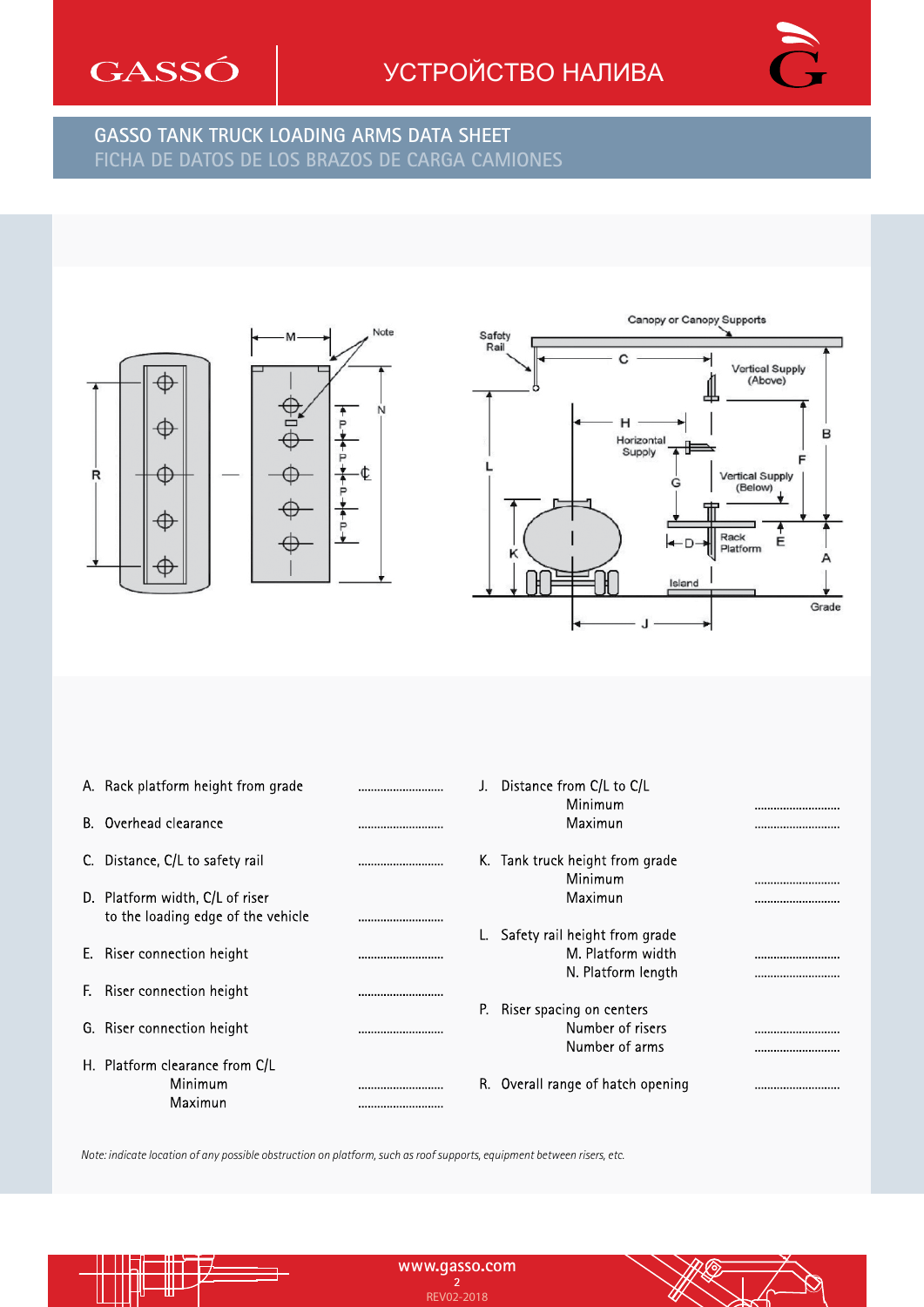

#### УСТРОЙСТВО НАЛИВА **BRAZOS DE CARGA · LOADING ARMS**



#### **GASSO TANK TRUCK LOADING ARMS DATA SHEET FICHA DE DATOS DE LOS BRAZOS DE CARGA CAMIONES FICHA DE DATOS DE LOS BRAZOS DE CARGA CAMIONES GASSO TANK TRUCK LOADING ARMS DATA SHEET**

| <b>TANK TRUCK BOTTOM LOADING:</b>                                              | Island                                        |
|--------------------------------------------------------------------------------|-----------------------------------------------|
| A. Overhead clearance<br>B. Island height                                      | <br>⊕                                         |
| C. Riser connection                                                            | <br>⊓⊏⊤                                       |
| D. Reach, C/L of riser to face<br>of coupler adapter                           | <br>⊓⊏-⊤<br>R                                 |
| E. Tank overhang, beyond<br>face of coupler adapter                            |                                               |
| F. Coupler adapter height,<br>C/L of coupler to grade                          | <br><b>Truck Manifold</b><br><b>Positions</b> |
| M. Island width                                                                | Canopy or                                     |
| N. Island length                                                               | Canopy Supports                               |
| P. Riser spacing on centers<br>Number of risers<br>Number of arms              |                                               |
| R. Coupler adapter spacing on centers<br>Number of couplers<br>Make of coupler | <br><br>$\uparrow$ <sub>F</sub><br>E -<br>B   |
| RAIL CAR (UN-LOADING):                                                         |                                               |
| A. Riser connection height<br>above rail (from above)                          | <br>Note<br>$\mathsf{R}$                      |

- B. Riser connection height above rail supply (from right)
- C. Reach, C/L of riser to C/L of tank ...........................
- D. Dome opening or connection height above rail

(1) Indicate connection points  $\Box$  Top  $\Box$  Front



(2) Type of connection ...........................

Note:

E. Bottom connection height ........................... (1) Type of connection

> **www.gasso.com 3 a**<br>REV02-2018

Rear Right Left